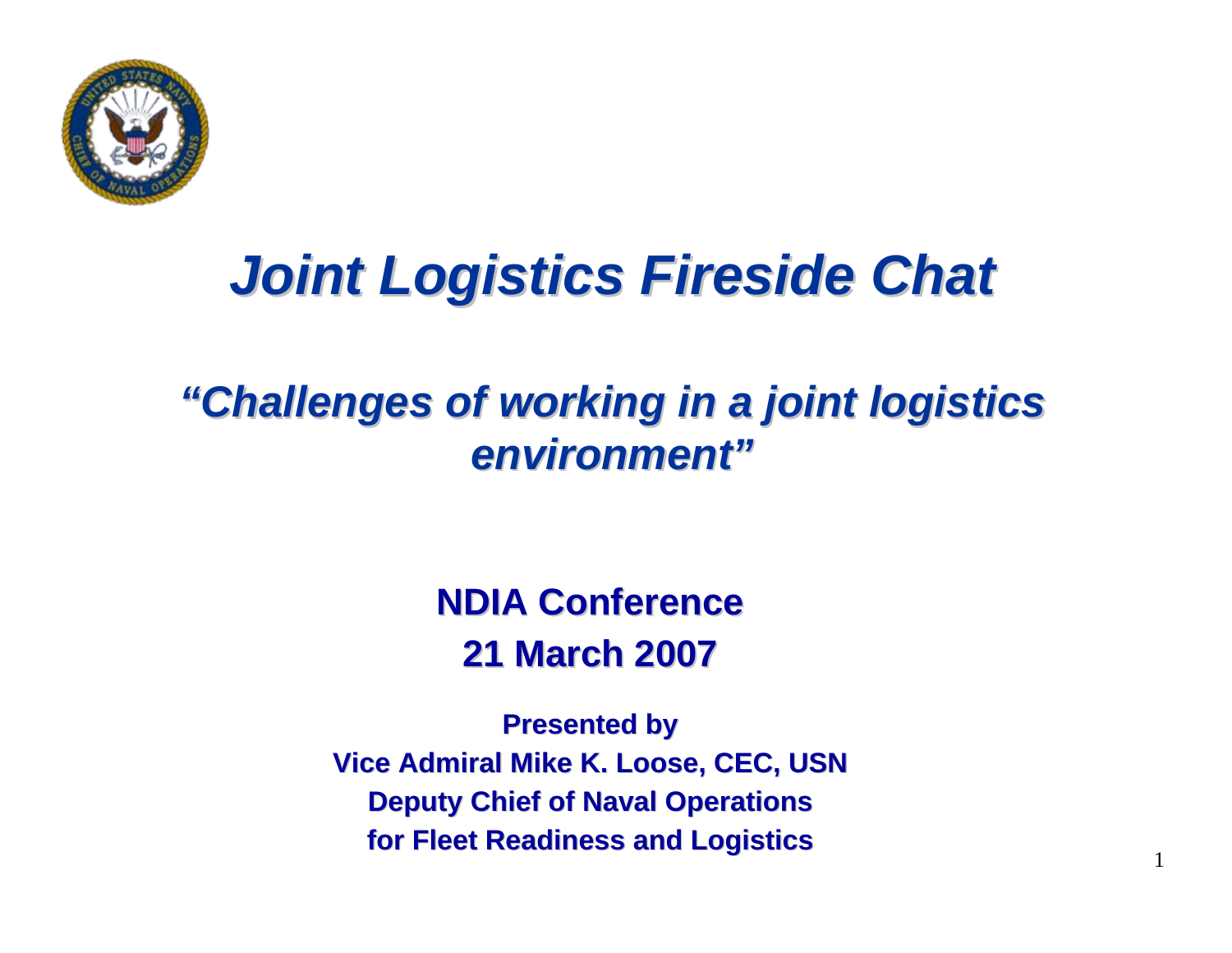

- Benefits
- Challenges
- Opportunities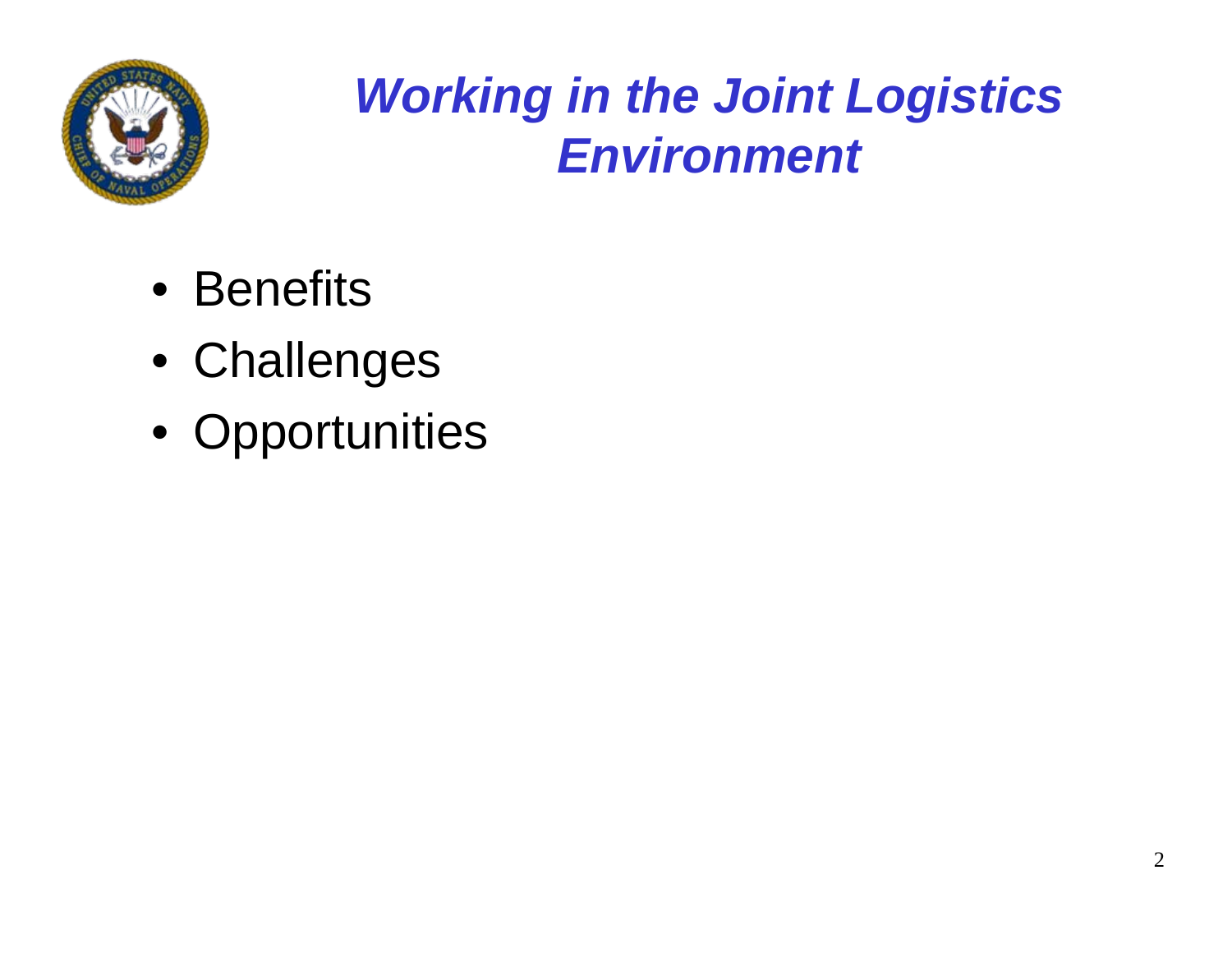

- Benefits
	- and the state of the state Eliminates duplication of effort
	- Reduces Costs
	- and the state of the state Reduces Log Footprint
	- and the state of the state Enhances support
	- –Improves response time
	- and the state of the state Commonality of equipment and processes
	- and the state of the state Standardization of approach

#### *Joint Theater Logistics strengthens unity of effort*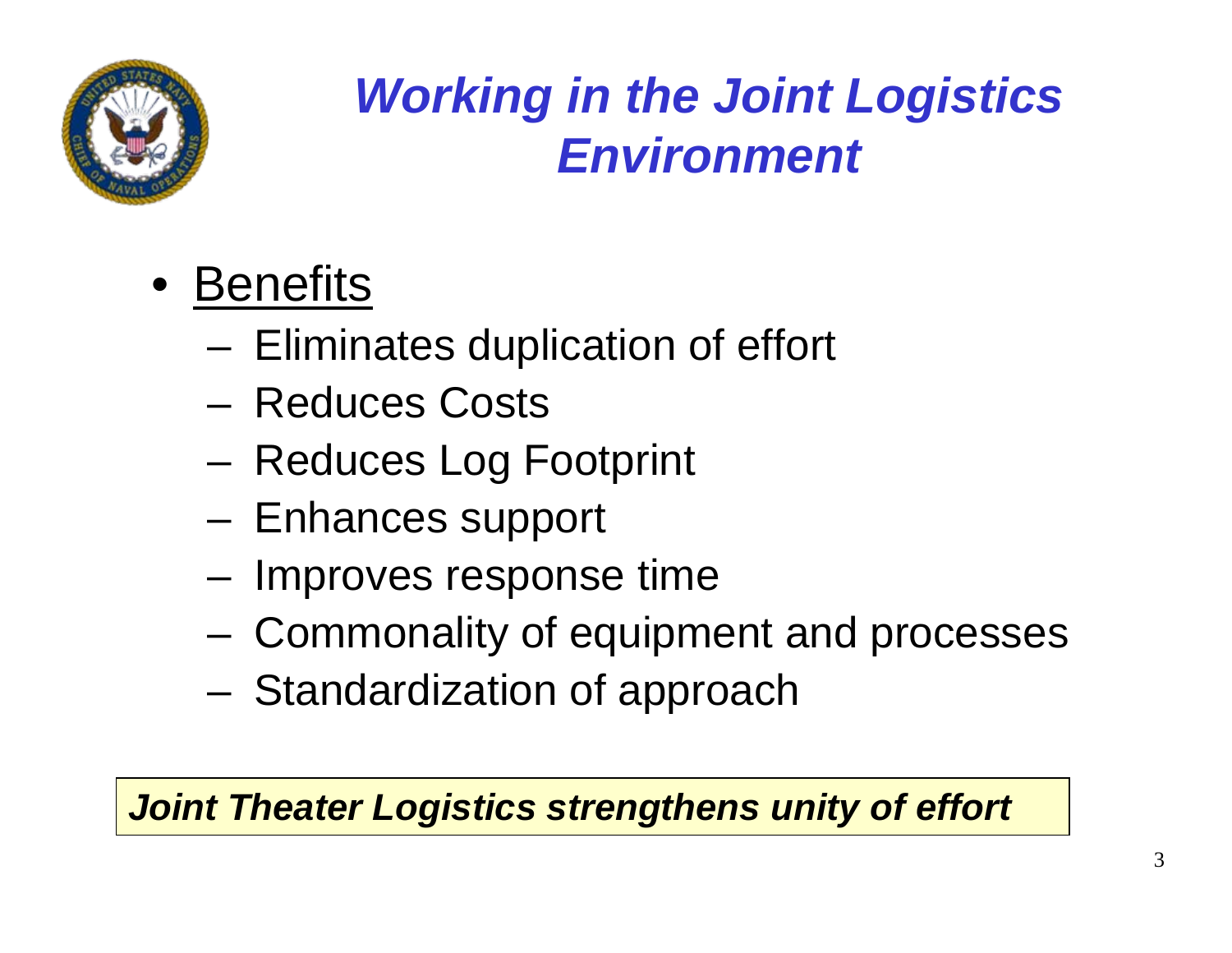

- •**Challenges** 
	- Lack of equipment commonality
	- –Lack of common logistics processes
	- –Lack of common logistics IT system
	- – Unique Services' responsibilities (Title 10) culture
		- Control vs collaboration and trust
	- Numerous Joint Log Forums/Initiatives
	- Joint Logistics is Theater Centric
		- Services should leverage each other's logistics capabilities
		- Ensuring Air and Maritime domain is incorporated into joint log constructs